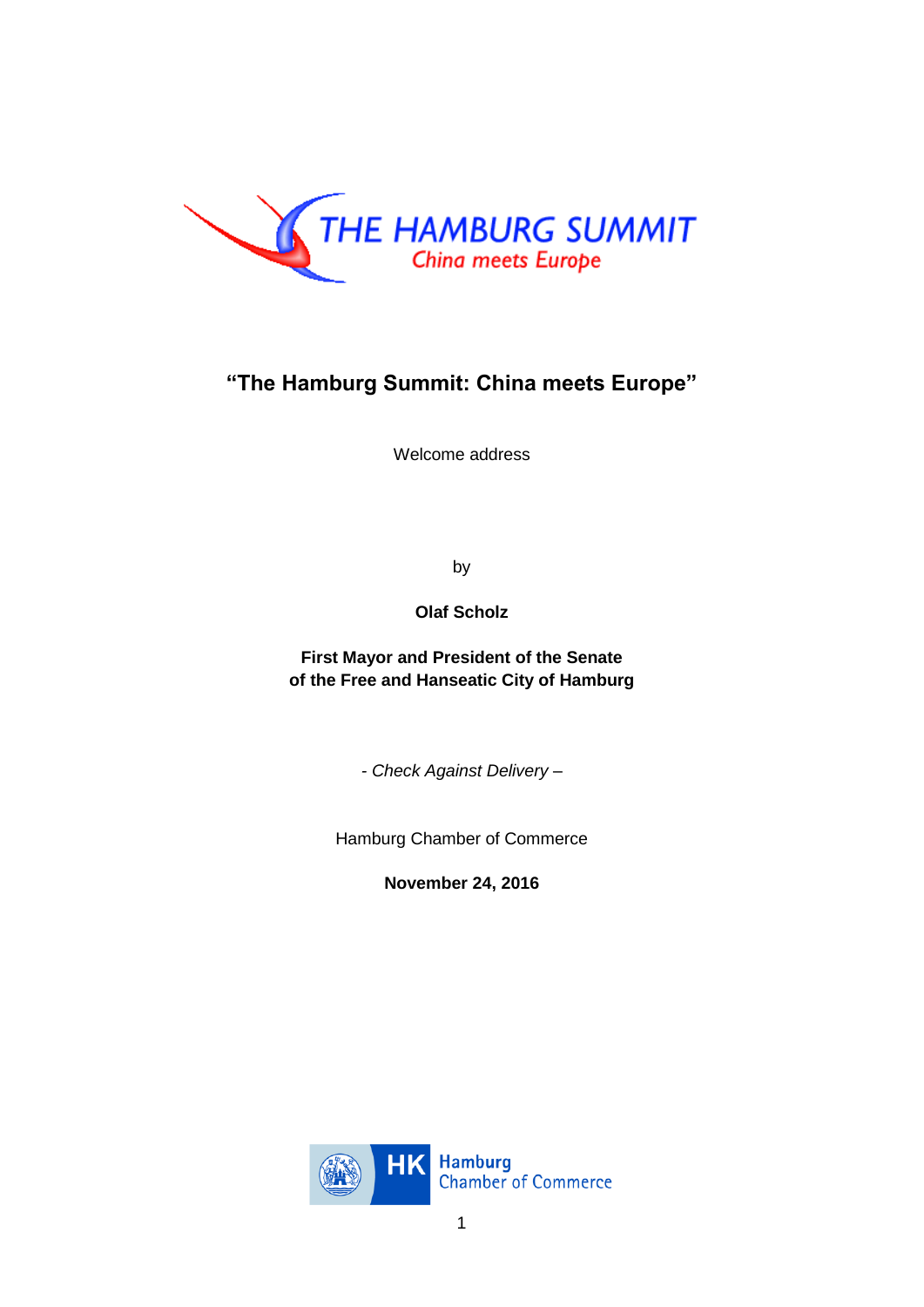President Melsheimer, Your Excellency Deputy Prime Minister Liu, Vice President Katainen, Chairman of the Conference Mr Schües, Ladies and gentlemen,

I am very pleased that we have had with you, Deputy Prime Minister Liu Yandong, and your high-ranking delegation, with the Vice President of The European Commission Juri Katainen, and with our Foreign Minister Frank-Walter Steinmeier, who will be joining us shortly, such good discussion partners at this year's Hamburg Summit: China meets Europe.

Because the Hamburg Summit, which is organised by the Chamber of Commerce, thrives on personal talks – between companies from China and Europe, but also amongst politicians.

And I am very pleased that Gerhard Schröder has now agreed to become Honorary Chairman of the Summit, following in the footsteps of Helmut Schmidt.

This summit is taking place in turbulent times. There are more than enough topics for China and Europe to be discussed at the moment. Some were discussed by participants yesterday, some others we will come back to in a few moments.

And it is good that next July, here in Hamburg, the heads of state and government of the twenty most important industrial and emerging countries will likewise be meeting to discuss the most pressing global issues. By the way, this is also a sign of the good relationship between Hamburg and China, as the last G20 summit took place at the beginning of September in Hangzhou.

Every day we experience that the world is coming closer together. Globalisation is a reality. China and the member states of the European Union have, on the whole, benefited greatly from it. But for our citizens, not everyone has seen a personal benefit. Therefore, we have a common interest in shaping globalisation to ensure that all our citizens are able to cope.

We know: we cannot live without trade cooperation. We need investments in order to safeguard jobs, and especially in the harbour city of Hamburg one sees how important global trade is for our common well-being.

Nonetheless, one cannot overlook the fact that globalisation has also given rise to a number of concerns. There are two responses to these: some wish for a return to closed borders and separate nation states.

This is not the way forward. The answer for Europe's citizens lies within the European Union.

It gives us the weight and significance we need to jointly enforce new rules. In Europe we must ensure that our welfare state continues to support those who are not among the winners of globalisation.

But it is not only a question of globalisation and trade. Because our joint interests go beyond this issue.

China and Europe are striving to achieve peaceful settlements to armed conflicts throughout the world. Wars such as the one in Syria are a source of deep concern in our countries – and so it is good and important that both China and Germany are active in the institutions of the United Nations and international cooperation in this respect.

In the past few days we have heard a lot about another global challenge. It is good that both Germany and China showed their support to slow down the pace of climate change in